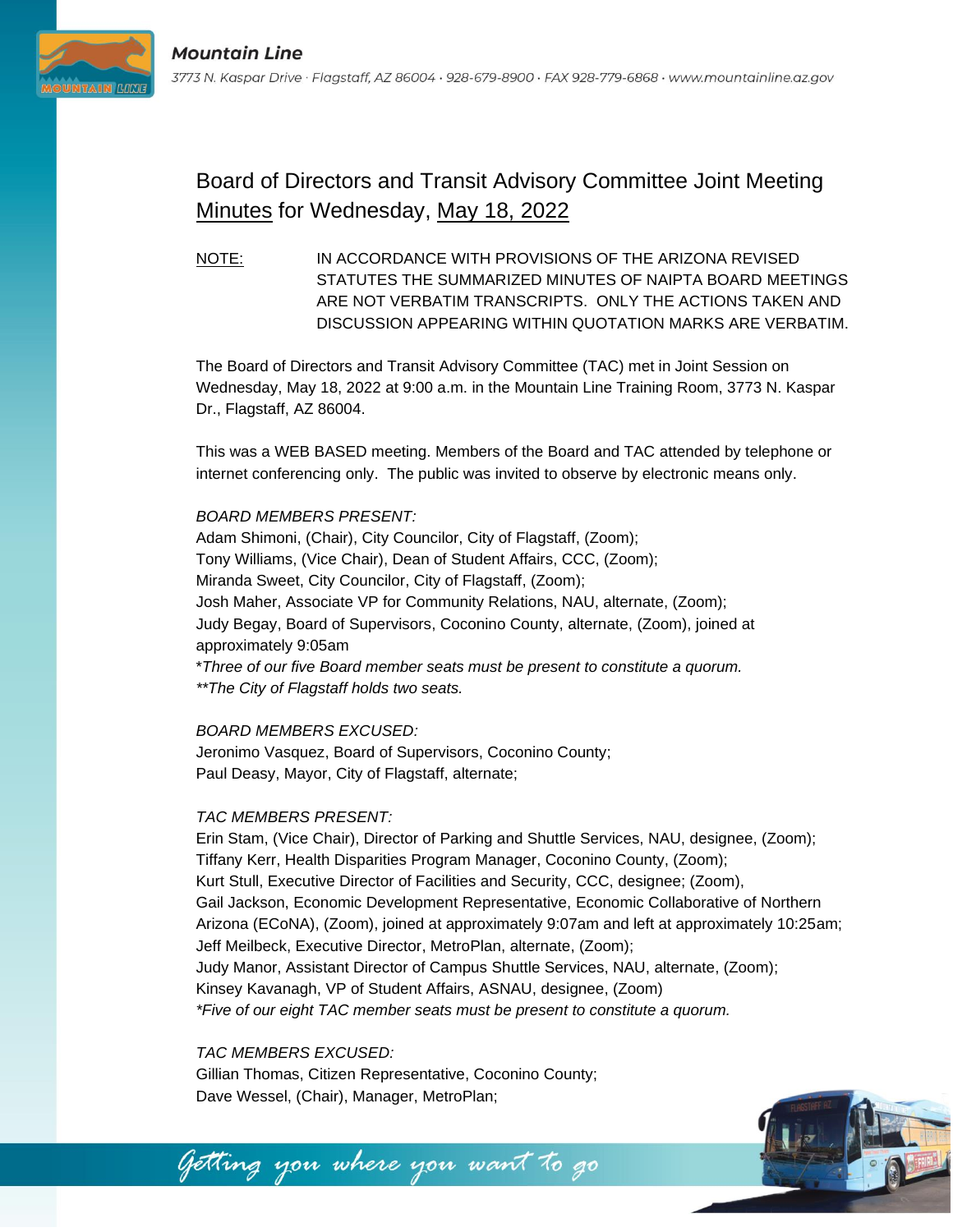Greg Clifton, City Manager, City of Flagstaff; Jeff Bauman, Traffic Engineer, City of Flagstaff, alternate; Kim Musselman, Health and Human Services Director, Coconino County, alternate; Brendan Trachsel, President, ASNAU, alternate

#### *NAIPTA STAFF IN ATTENDANCE:*

Heather Dalmolin, CEO and General Manager, (Zoom); Kate Morley, Deputy General Manager, (Zoom); Jacki Lenners, Marketing and Communications Director, (Zoom); Sam Short, Safety Manager, (Zoom), joined at approximately 9:03am; Anne Dunno, Capital Project Manager, (Zoom); Bizzy Collins, Transit Planner, (Zoom); Estella Hollander, Mobility Planner, (Zoom); Heather Higgins, Purchasing and Contract Officer, (Zoom), joined at approximately 9:03am; Jon Matthies, IT Manager; Rhonda Cashman, Executive Assistant and Clerk of the Board; Scott Holcomb, Mountain Line Attorney, (Zoom);

## *GUESTS PRESENT:*

Cheryl Barlow, District Director for District 4 Supervisor Judy Begay, (Zoom), left at approximately 10:13am;

Linda Curley, Community Liaison for District 4 Supervisor Judy Begay, (Zoom and Phone), 928- 220-5936, joined at approximately 9:05am and left at approximately 10:44am;

Rick Tadder, Management Services Director, City of Flagstaff, joined at approximately 9:05am and left at approximately 10:36am;

Barney Helmick, Airport Manager, City of Flagstaff, joined at approximately 10:25am

- **1.** CALL TO ORDER -Chair Shimoni called the meeting to order at approximately 9:02 a.m.
- **2.** ROLL CALL AND INTRODUCTIONS
- **3.** SAFETY MINUTE -Sam Short, Safety Manager

Mr. Short reported May 23-27 has been designated Arizona Heat Awareness Week by the Governor. He shared that extreme heat could cause heat exhaustion or heat stroke; be sure to drink plenty of water as well as a sports drink with electrolytes and take breaks in the shade or indoors.

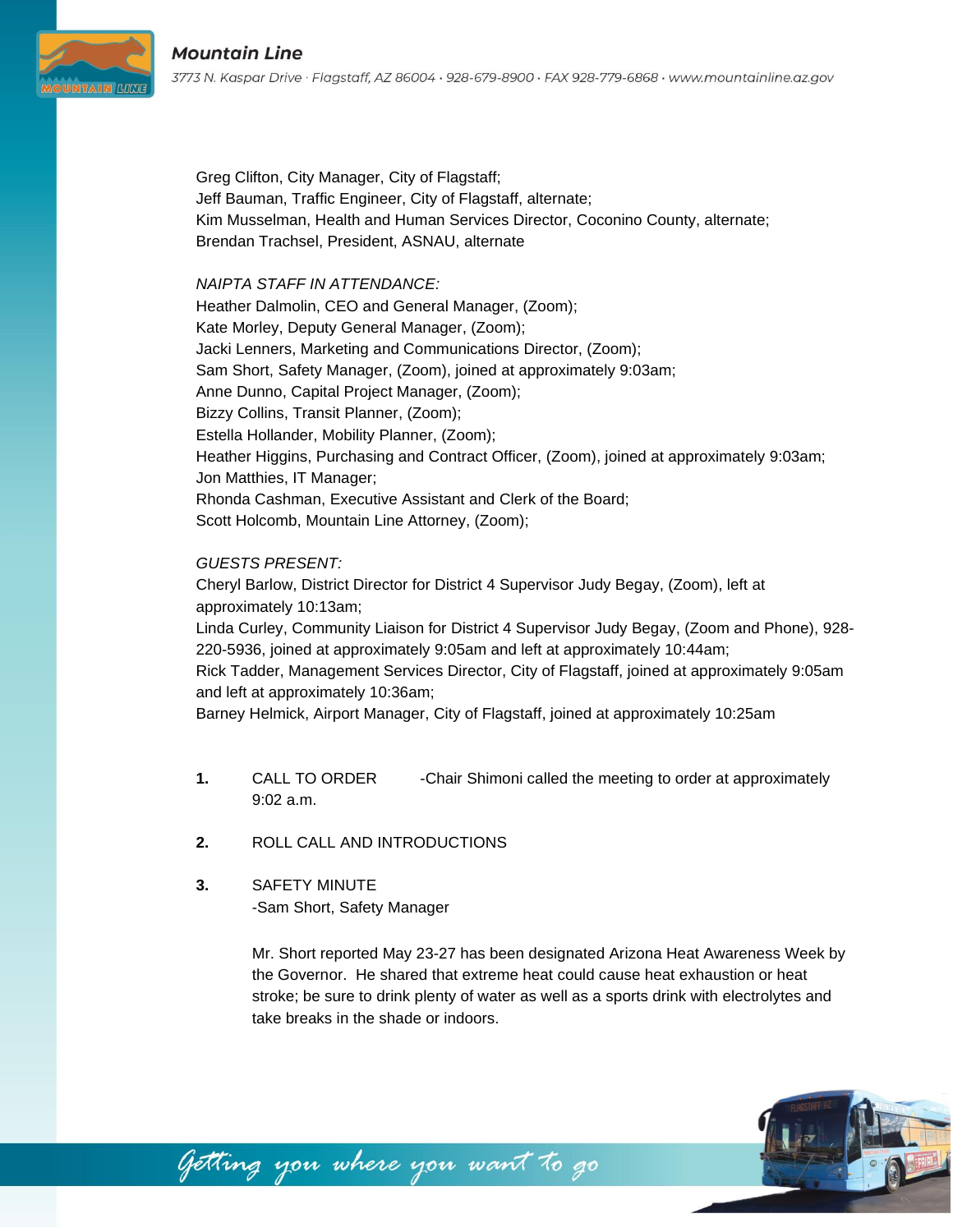

#### **DISCUSSION ITEMS:**

#### **4.** FY2023 BUDGET PRESENTATION -Josh Stone, Management Services Director

Ms. Dalmolin presented on behalf of Mr. Stone. She reviewed Mountain Line's funding sources and a chart with the breakdown of operating and capital by revenue source. She shared the fund balance graph. She did point out that the budget does not include funding to continue microtransit beyond the pilot program, nor does it reflect the potential State revenue for the Downtown Connection Center. Ms. Dalmolin noted the fund balance is healthy for the future at current service levels. Mr. Meilbeck commented that the fund balance is very healthy and sustainable. He asked about performance metrics. Ms. Dalmolin stated staff are working through Flagstaff in Motion right now and hoping to adopt new performance measures when the five year plan is completed. There was no further discussion.

# **5.** FLAGSTAFF IN MOTION, A COMMUNITY TRANSIT PLAN -Bizzy Collins, Transit Planner

Ms. Collins stated staff have been in negotiations with the consultant team and Ms. Dalmolin has approved a contract modification. Ms. Collins noted staff would complete the plan. She informed Board and TAC members of the project status, currently at Stage 3, #3 Public Involvement. She noted local presentations have been done recently. She shared she is working with W.L. Gore and Associates on a commuter survey, and also plans to work with Purina on a survey. She noted she is looking into other possible business interests through the Economic Collaborative of Northern Arizona (ECoNA). There was a brief discussion about reaching out to other employers and continuing to seek grant funds or offer grant writing assistance to support transit. She offered a poll question regarding public involvement next steps. "Where should staff focus outreach efforts?" The results were as follows: Riders/Users 56%, Never Riders 13%, and Voters 31%. Several members shared their reasoning for their choice. Ms. Collins thanked Board and TAC members for their discussion and noted it would be helpful to guide the next steps.

# **6.** FUTURE OF MICROTRANSIT

-Estella Hollander, Mobility Planner

Ms. Hollander reviewed the two microtransit pilot programs in detail, including comingled metrics with paratransit. There was a lengthy discussion regarding how cost effective and climate friendly this service really is at this time, as well as the need for more data to support future funding of the service. Ms. Hollander reviewed potential goals for serving the airport in detail. She offered a poll question regarding goals. "What is the top goal for serving Flagstaff Pulliam Airport with public transportation?"



Getting you where you want to go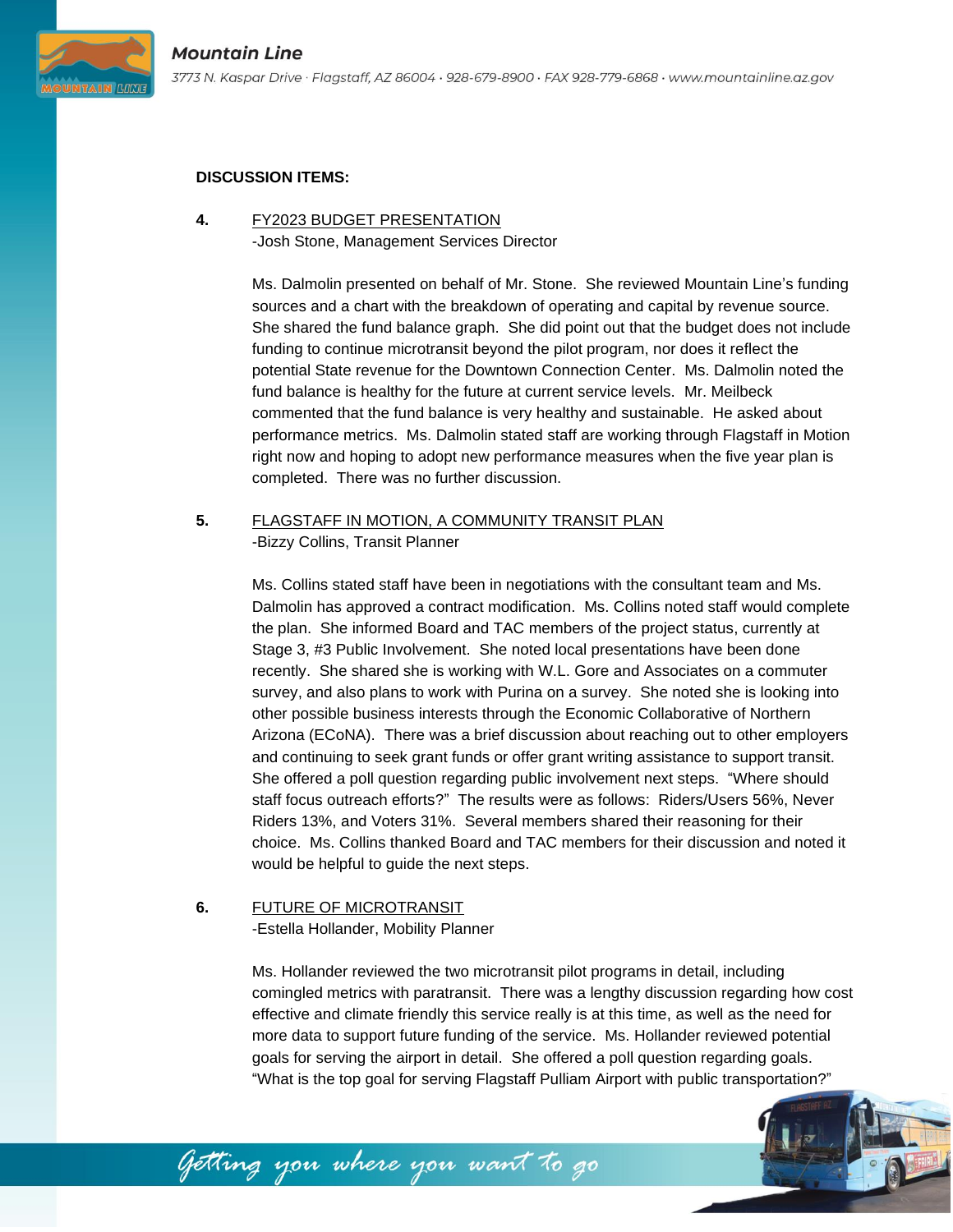

The results were as follows: Fill-in early morning/late night 43%, Equity 0%, Address parking challenges 21%, Reputational 21%, and Climate Action 14%. Several members shared their reasoning for their choice. There was another brief discussion about the airport service, noting concerns regarding the cost, efficiency, reputational, and environmental impacts, as well as the need for more data. Ms. Dalmolin stated she understands the desire to continue the service and the need to right-size the fleet and fare. She suggested staff return in June to discuss options with the Board.

#### **7.** ZERO EMISSION BUS TRANSITION -Jim Wagner, Operations Director

This item was skipped and will be added to a future agenda.

## **8.** FUTURE RIDERSHIP

-Jacki Lenners, Marketing and Communications Director

Ms. Lenners reported ridership is still down about 45 percent compared to pre-COVID and a lot has changed. She reviewed some of the challenges. She shared graphics for the welcome back riders and ride the bus due to increased gas prices marketing campaigns. She communicated a wide variety of tactics are being used. Some new marketing strategies are Mountain Line Mondays – ride for free on Mondays in June and July, promotion of mobile ticketing and stored value cards, as well as fare capping being in place. She noted she has big plans for back to school marketing. She engaged Board and TAC members with review of some data from the 2019 Never Rider survey and data we have for our partner's use of the ecoPASS program. Ms. Lenners suggested Board and TAC members plant the seed and be role models for their organizations to champion transit. She shared a recently made video targeting downtown employees to promote parking and riding the bus in a joint marketing effort between ParkFlag and Mountain Line. She communicated the focus of increasing future ridership will be to encourage employer flexibility, enhanced ecoPASS programs, and school transportation. Chair Shimoni noted his support for having ambassadors at each member agency to encourage use of transit.

## **9.** TRANSIT POLICIES

-Kate Morley, Deputy General Manager

Ms. Morley stated staff are considering member agency policies when forming Mountain Line transit policies. She noted there would be a brief breakout session to brainstorm about getting our partner organizations where they want to go. Board and TAC members and staff were split into four breakout rooms to consider this question, "How can we help you achieve your goals?" Each group reported as follows:

Getting you where you want to go

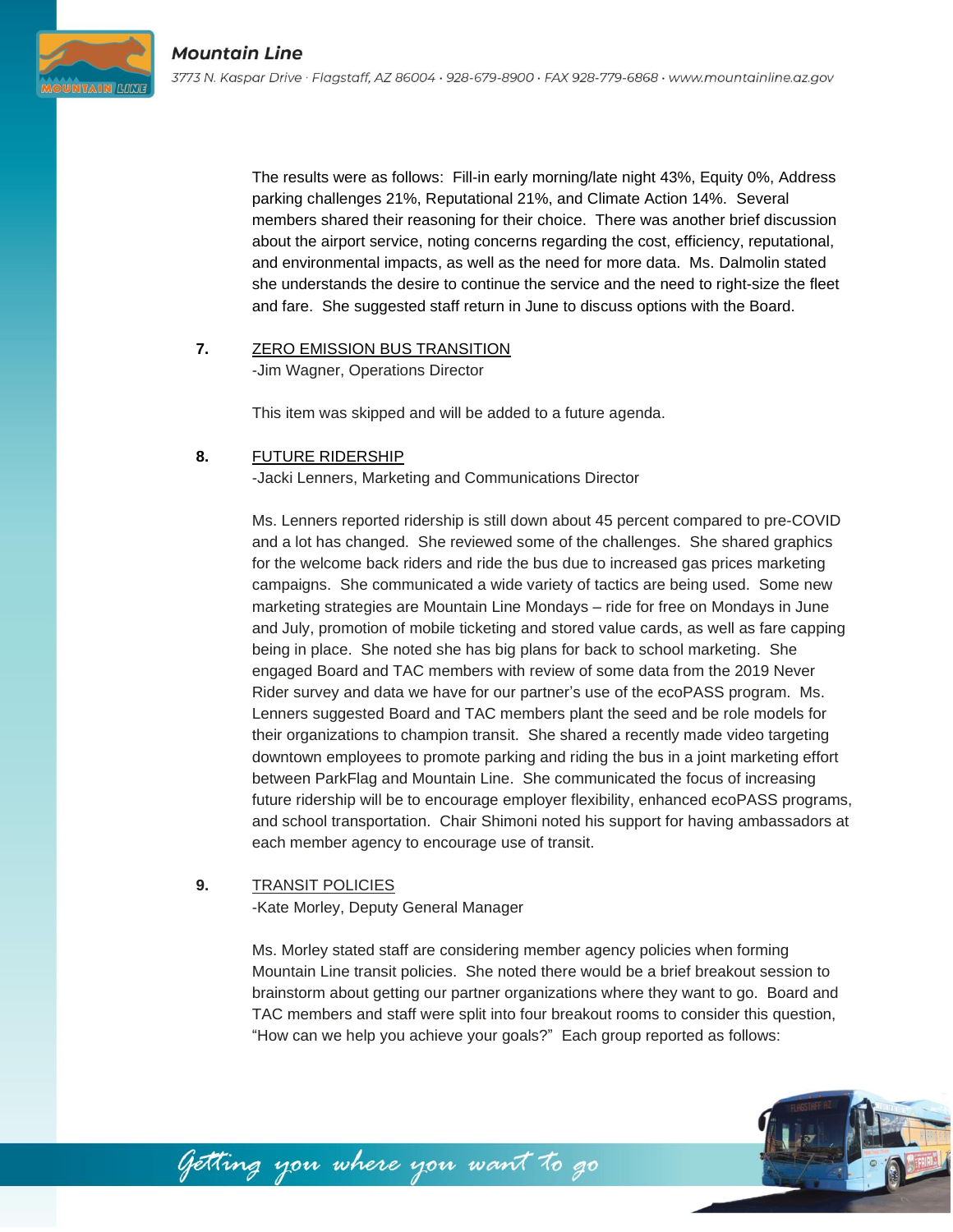**AIN BUX** 

City of Flagstaff: Director Sweet stated their overarching goal is the Climate Emergency Declaration as related to getting cars off the road, future projects, housing, resiliency, leading by example, reaching out to all vendors and those we are serving, get transit transitioned to electric vehicles, and ensure all things are sustainable. She noted a lot of Flagstaff Arts and Leadership (FALA) students ride the bus and we need to get more schools on board.

CCC: Board Vice Chair Williams requested Mountain Line keep the routes and timing to Lone Tree campus, continue the dialogue in place for the Commercial Driver's License (CDL) training course between NAU, Mountain Line, and CCC, find a way to sustain the bus pass program for those CCC students in need, and consider the unique relationship between NAU and CCC students, many use the Cline Library, perhaps a mini-route between CCC's Lone Tree campus and a specific point on the NAU campus would be helpful for those commuting between the campuses, some students may be unsure if parking is nearby, and for those who cannot afford an NAU parking pass.

NAU: TAC Vice Chair Stam explained housing for students has shifted to several locations and routes, and timing needs to be more convenient than driving to campus. Some employees and students work before and after classes, and route timing may not allow for use of transit. She stated she would like a video to push out on campus to promote use of transit.

County: Advisor Kerr explained the need for expanded reach of transit to outlying areas within the County for employees and community members. She noted funding needs to be figured out for this service.

Ms. Morley noted some of Mountain Line's strategic plan actions are dependent upon our partners. She reviewed some examples of Mountain Line's infrastructure challenges related to Sacred Peaks Health Center, the Phoenix Avenue/Milton traffic signal near the new Downtown Connection Center, and the Tacos Los Altos bus stop improvements. She also reviewed some examples of service challenges: the Route 8 extension and the relocation of Northern Arizona Healthcare. Ms. Morley conveyed there is much to achieve and transit already supports many of our partner's policies. She called attention to the Regional Plan, which is a joint City and County plan that contains transit goals and policies, as well as other policies that support transit. She posed three questions to get the discussion going related to missing policies, needed changes to implementation policies, and other actions missing to get us where we want to go. In general, some thoughts shared by members were the need to refine City policies regarding rezoning, City accountability since there are some conflicting policies, and there is need to support all modes of travel, the County needs a funding policy for service outside the City limits and getting ridership back to where it was before any expansion occurs. Ms. Morley asked members to send over any ideas they may have regarding priorities.



Getting you where you want to go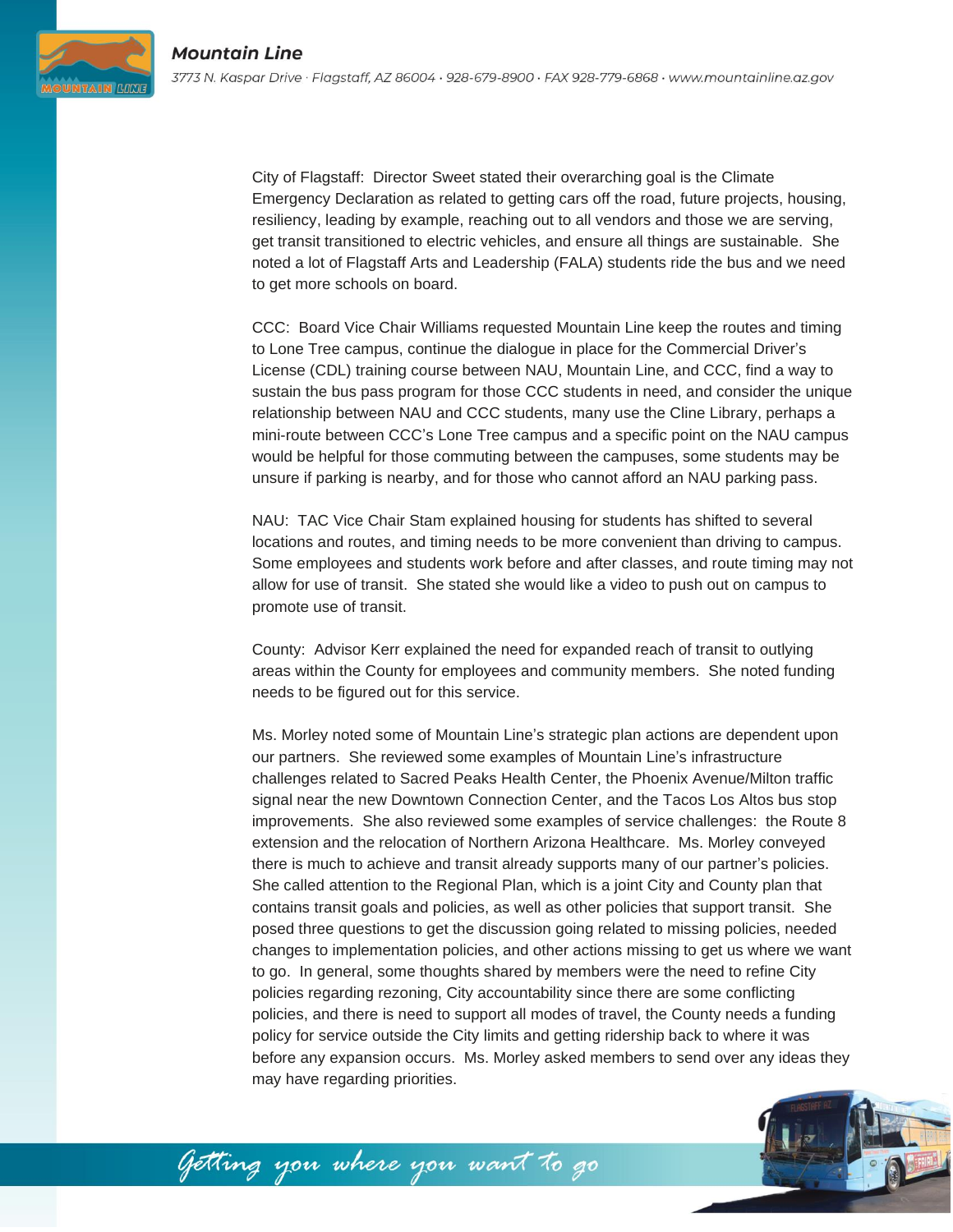**10.** STRATEGIC PLAN UPDATE -Heather Dalmolin, CEO and General Manager

This item was tabled to the June meeting agenda.

# **PROGRESS REPORTS:**

There were no questions regarding the progress reports.

- **11.** WORKFORCE UTILIZATION REPORT -Josh Stone, Management Services Director
- **12.** DELEGATION OF AUTHORITY UPDATES -Heather Dalmolin, CEO and General Manager
- **13.** SUMMARY OF CURRENT EVENTS -Heather Dalmolin, CEO and General Manager

getting you where you want to go

Ms. Dalmolin reviewed some current event highlights:

- May Anniversaries:
	- o Ryan Mitchell, one year, transit operator;
	- o Rosie Nez, seven years, transit operator/relief supervisor;
	- o Jimmy Gray, 17 years, part time transit operator, now retired from NAU;
	- o Anne Dunno, 8 years, Capital Project Manager, overseeing the CDL Training Course and the Kaspar Master Plan.
- New Employees:
	- o Paul Ramos, transit operator, a couple years ago he worked in the fleet division.
	- o Liz Vandersommen has completed her operator training and has been assisting with driving Mountain Line GO! She still needs to get her CDL.
	- o Mitch Reddy, Montoya Fellow, shared employee with MetroPlan.
	- o Mountain Line continues to have problems with staffing. Service has been reduced on Route 10 and Route 4 since early May. The service reduction of Route 4 saves approximately 1.5 staff members or 60 hours per week. She stated the hope to have full staff and reinstate Route 4 service by June  $30<sup>th</sup>$ . There is a late June training class she hopes will reinforce our part time reserves. She noted difficulty to compete with private employer's wage increases that continue to lure employees away. Director Maher asked if other strategies have been implemented to improve employee retention. Ms. Dalmolin replied that a wage increase was done in October 2021. She noted several staff have decided to move closer to family. She communicated the CCC recruitment effort has stalled a little. She also stated that some middle

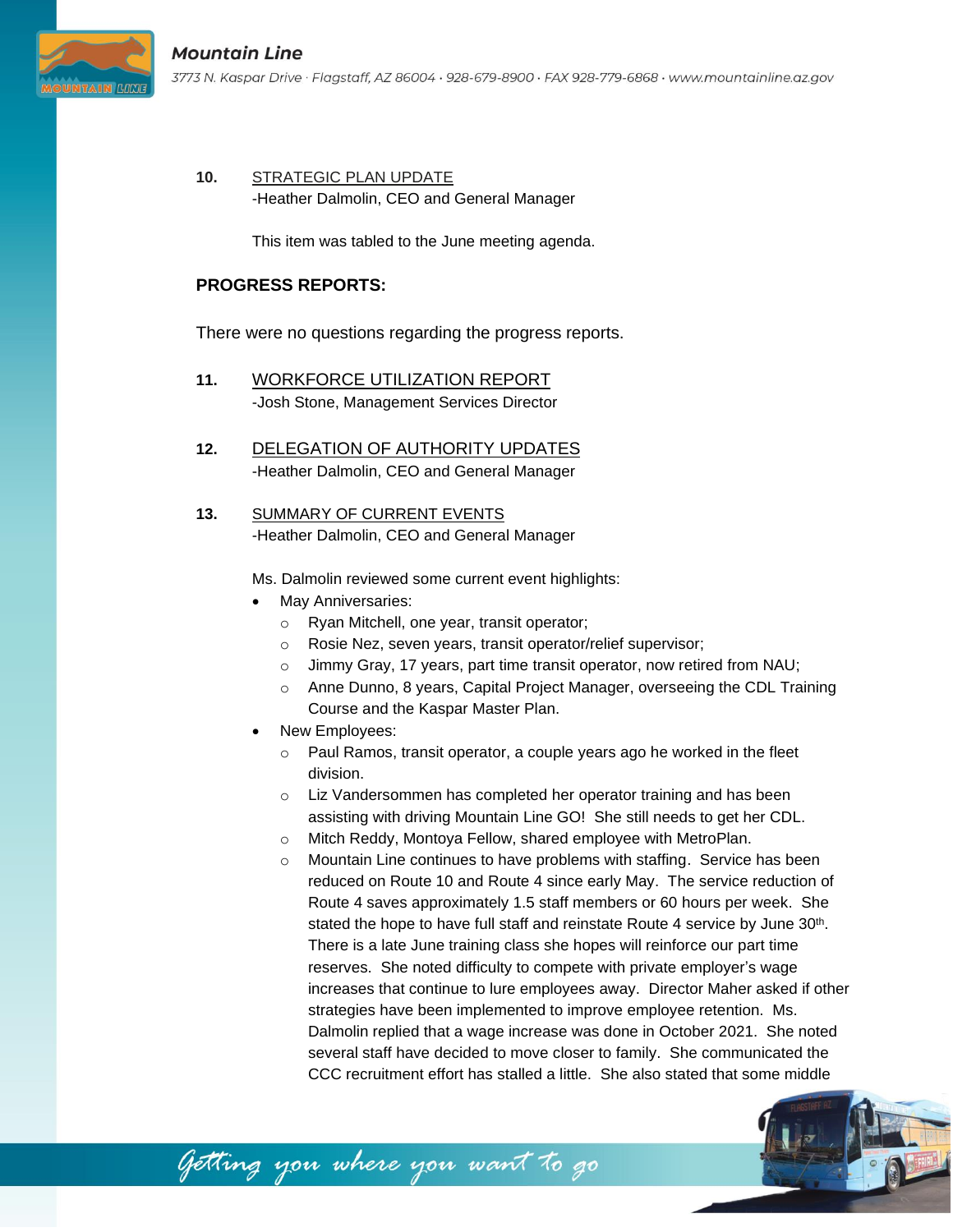

management openings that support operations still have not been filled. She explained staff are looking at more flexible work schedules.

- The Arizona Department of Transportation (ADOT) denied Mountain Line's request for a stoplight at Phoenix Avenue/Milton Road. She conveyed her appreciation for member support from Chair Shimoni, Director Sweet, and MetroPlan staff. Mountain Line requested an informal hearing to appeal the decision. ADOT upheld their denial, but they have offered some alternatives to consider.
- On April 30<sup>th</sup>, Mountain Line participated in the Science, Technology, Engineering, and Math (STEM) Festival at Fort Tuthill. A staff member was available to answer questions.
- City staff confirmed we have one applicant, Michele James, for the City Citizen Representative to the Mountain Line TAC and she should be appointed at a June meeting of the City Council. Ms. James is the Executive Director of Friends of Flagstaff 's Future. Thank you to members who assisted with this recruitment effort.
- She reminded Board members she sent an email regarding a potential change to the Rules of Procedure for the TAC regarding officer rotation by agency. The email asked if Board members were interested in considering a similar change for the Board of Directors. Only one Board member has responded. She asked the other Board members to please respond.
- The June meetings will be in hybrid format.

# **ITEMS FROM COMMITTEE AND STAFF:**

Chair Shimoni thanked everyone for their time and robust discussion.

# SCHEDULE NEXT MEETING DATE AND IDENTIFY AGENDA ITEMS

Getting you where you want to go

## June/July/August Working Agenda

The next TAC meeting will be on June 2, 2022 and will be a Hybrid In-Person and Zoom meeting based in Flagstaff in the VERA Conference Room, 3773 N. Kaspar Dr., Flagstaff, AZ 86004 at 10am. The public is invited to attend. June Agenda items will include, but not be limited to the

Budget Adoption, Amend Rules of Procedure Related to TAC Officer Elections, Affirm Chair and Elect a Vice Chair, Mountain Line GO! Update, Downtown Connection Center (DCC) Update, Commercial Driver's License (CDL) Course Construction, Annual Cybersecurity Report/Information Technology (IT) Update, Procurement Resolution, Grant Resolution/Transportation Improvement Program (TIP) Table, Line of Credit, Policy Updates, Initiate CEO and General Manager Evaluation Process, Meeting Calendar Review, and Delegation of Authority Updates. The June agenda will be available for review on NAIPTA's website and at NAIPTA's public posting places (listed on the NAIPTA website) at least 24 hours prior to the meeting and should be consulted for a list of items that will come before the TAC.